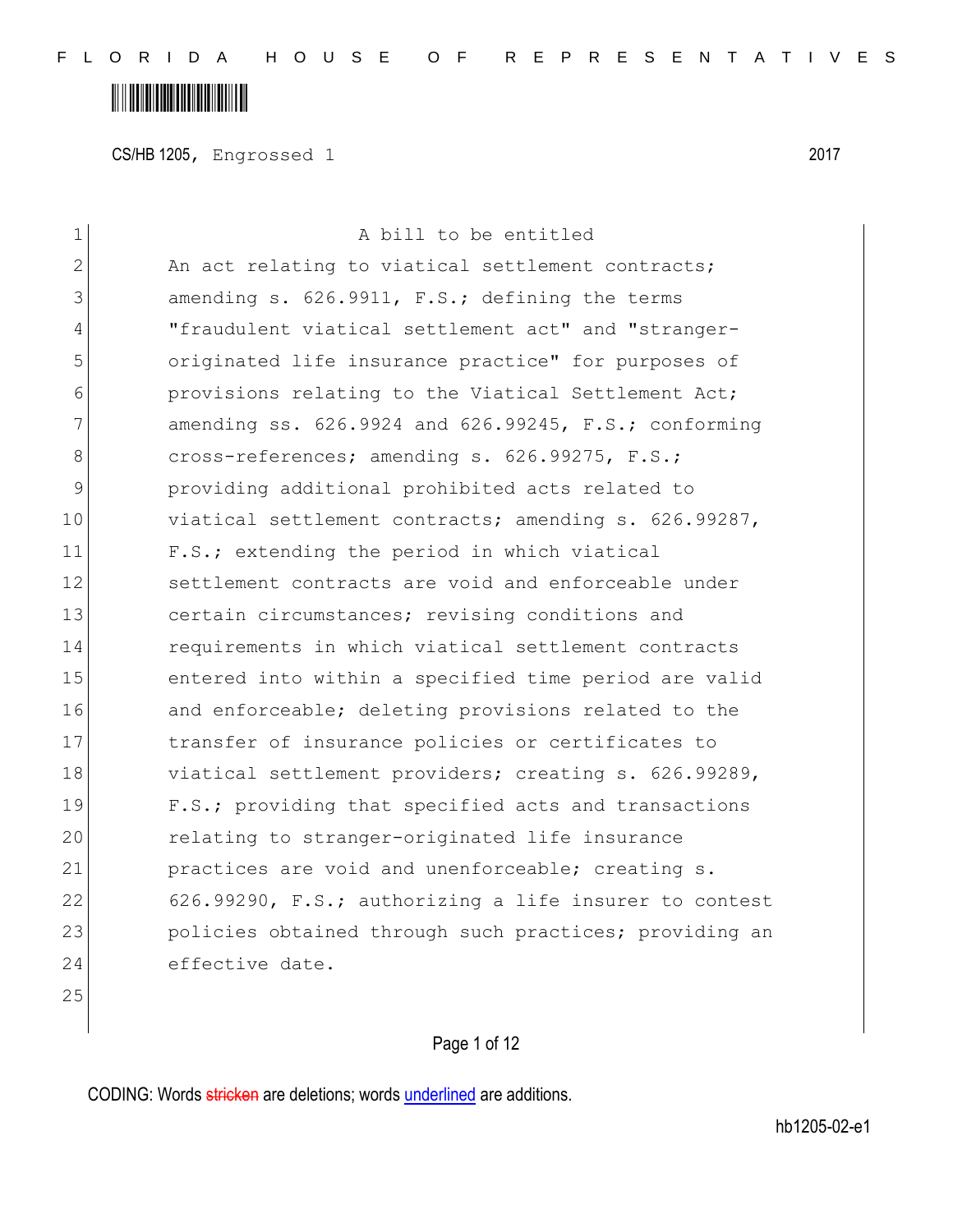# 

CS/HB 1205, Engrossed 1 2017

| Be It Enacted by the Legislature of the State of Florida:              |
|------------------------------------------------------------------------|
|                                                                        |
| Section 1. Subsections (2) through (8) of section                      |
| 626.9911, Florida Statutes, are renumbered as subsections (3)          |
| through $(9)$ , respectively, subsections $(9)$ through $(14)$ of that |
| section are renumbered as subsections (11) through $(16)$ ,            |
| respectively, and new subsections (2) and (10) are added to that       |
| section, to read:                                                      |
| 626.9911 Definitions. As used in this act, the term:                   |
| (2) "Fraudulent viatical settlement act" means an act or               |
| omission committed by a person who knowingly, or with intent to        |
| defraud for the purpose of depriving another of property or for        |
| pecuniary gain, commits or allows an employee or agent to commit       |
| one of the following acts:                                             |
| (a) Presenting, causing to be presented, or preparing with             |
| the knowledge or belief that it will be presented to or by             |
| another person, false or concealed material information as part        |
| of, in support of, or concerning a fact material to:                   |
| 1. An application for the issuance of a viatical settlement            |
| contract or a life insurance policy;                                   |
| The underwriting of a viatical settlement contract or a<br>2.          |
| life insurance policy;                                                 |
| A claim for payment or benefit pursuant to a viatical<br>3.            |
| settlement contract or a life insurance policy;                        |
| Premiums paid on a life insurance policy;<br>4.                        |
| Page 2 of 12                                                           |
|                                                                        |

CODING: Words stricken are deletions; words underlined are additions.

hb1205-02-e1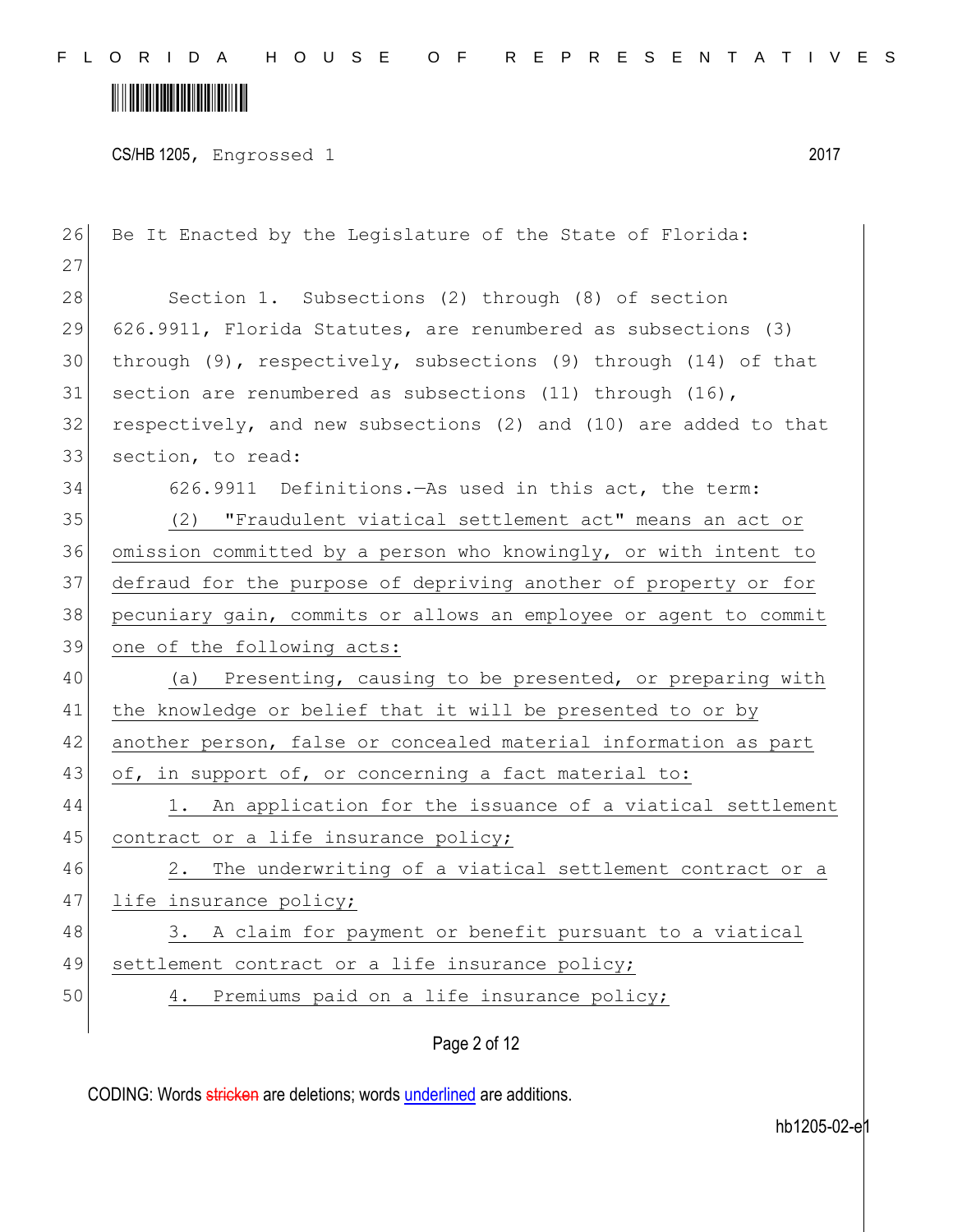# 

CS/HB 1205, Engrossed 1 2017

| 51 | 5. Payments and changes in ownership or beneficiary made          |
|----|-------------------------------------------------------------------|
| 52 | in accordance with the terms of a viatical settlement contract or |
| 53 | a life insurance policy;                                          |
| 54 | The reinstatement or conversion of a life insurance<br>6.         |
| 55 | policy;                                                           |
| 56 | The solicitation, offer, effectuation, or sale of a<br>$7$ .      |
| 57 | viatical settlement contract or a life insurance policy;          |
| 58 | The issuance of written evidence of a viatical<br>8.              |
| 59 | settlement contract or a life insurance policy; or                |
| 60 | A financing transaction for a viatical settlement<br>9.           |
| 61 | contract or life insurance policy.                                |
| 62 | Employing a plan, financial structure, device, scheme,<br>(b)     |
| 63 | or artifice relating to viaticated policies for the purpose of    |
| 64 | perpetrating fraud.                                               |
| 65 | (c) Engaging in a stranger-originated life insurance              |
| 66 | practice.                                                         |
| 67 | Failing to disclose, upon request by an insurer, that<br>(d)      |
| 68 | the prospective insured has undergone a life expectancy           |
| 69 | evaluation by a person other than the insurer or its authorized   |
| 70 | representatives in connection with the issuance of the life       |
| 71 | insurance policy.                                                 |
| 72 | (e) Perpetuating a fraud or preventing the detection of a         |
| 73 | fraud by:                                                         |
| 74 | 1. Removing, concealing, altering, destroying, or                 |
| 75 | sequestering from the office the assets or records of a licensee  |
|    |                                                                   |

Page 3 of 12

CODING: Words stricken are deletions; words underlined are additions.

hb1205-02-e1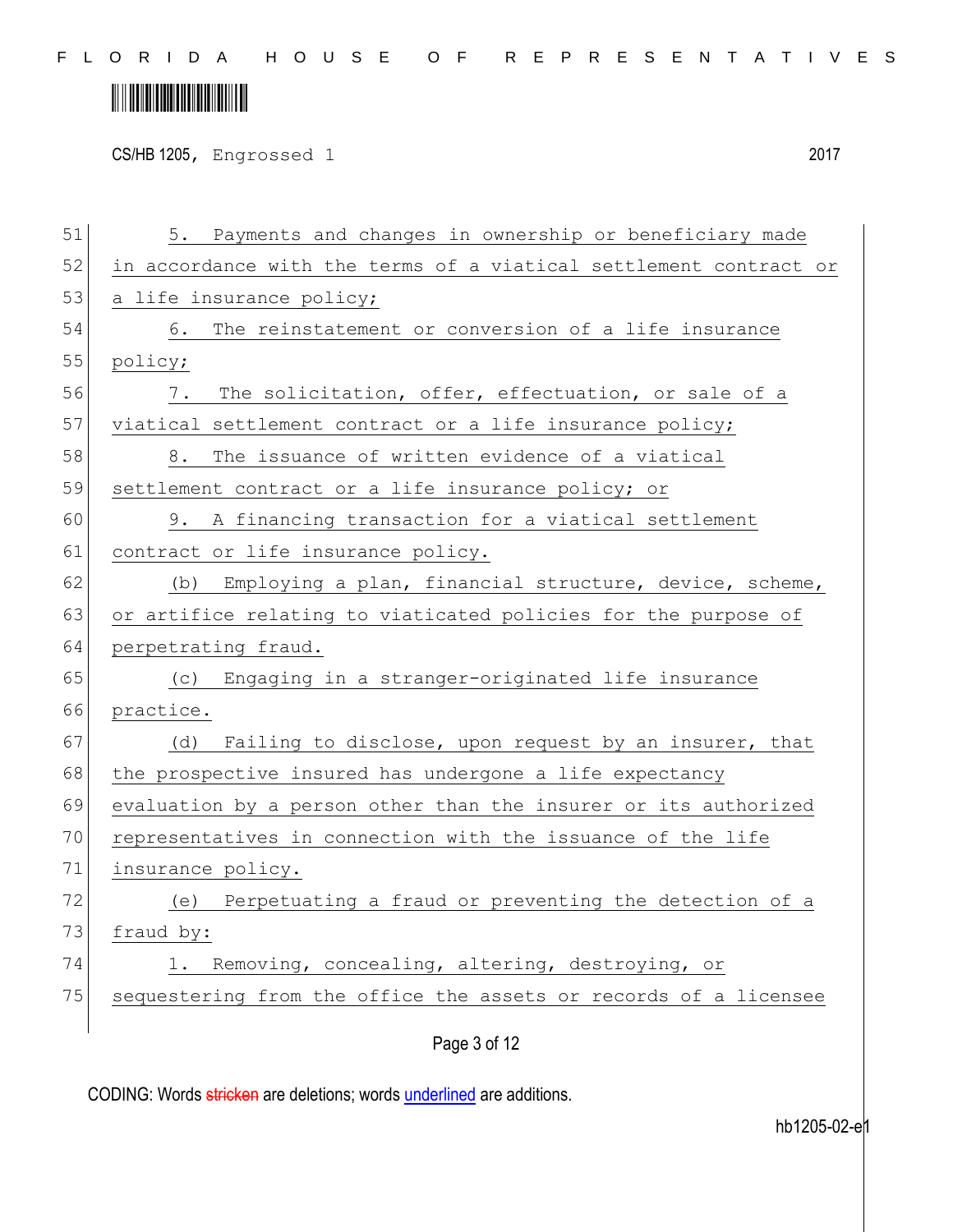CS/HB 1205, Engrossed 1 2017

76 or other person engaged in the business of viatical settlements; 77 2. Misrepresenting or concealing the financial condition of 78 a licensee, financing entity, insurer, or other person; 79 3. Transacting in the business of viatical settlements in 80 violation of laws requiring a license, certificate of authority, 81 or other legal authority to transact such business; or 82 4. Filing with the office or the equivalent chief insurance 83 regulatory official of another jurisdiction a document that 84 contains false information or conceals information about a 85 material fact from the office or other regulatory official. 86 (f) Embezzlement, theft, misappropriation, or conversion of 87 moneys, funds, premiums, credits, or other property of a viatical 88 settlement provider, insurer, insured, viator, insurance 89 policyowner, or other person engaged in the business of viatical 90 settlements or life insurance. 91 (g) Entering into, negotiating, brokering, or otherwise 92 dealing in a viatical settlement contract, the subject of which 93 is a life insurance policy that was obtained based on information 94 that was falsified or concealed for the purpose of defrauding the 95 policy's issuer, viatical settlement provider, or viator. 96 (h) Facilitating the viator's change of residency state to 97 avoid the provisions of this act. 98 (i) Facilitating or causing the creation of a trust with a 99 situs outside this state or of another nonresident entity for the 100 purpose of owning a life insurance policy covering a Florida

Page 4 of 12

CODING: Words stricken are deletions; words underlined are additions.

hb1205-02-e1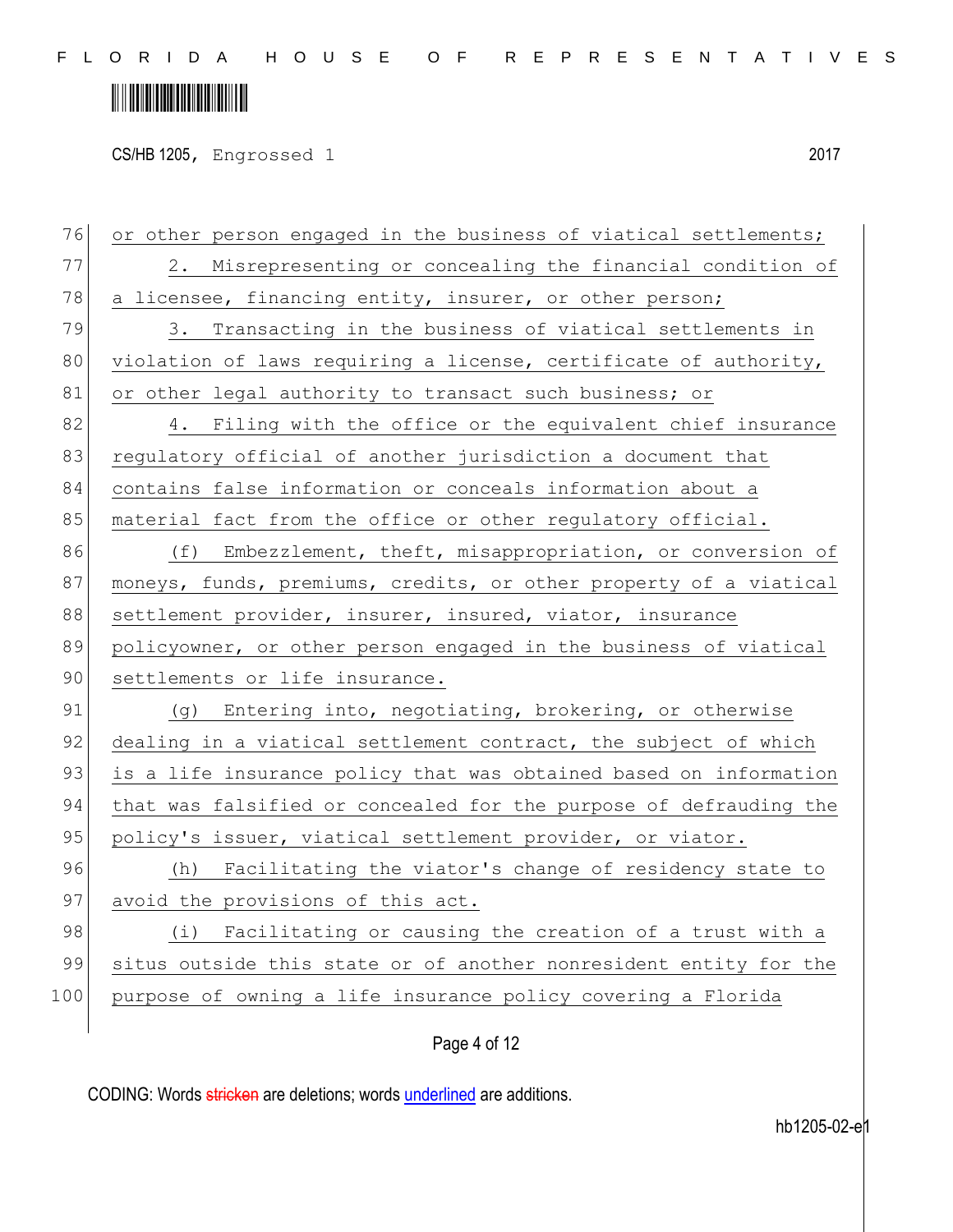# **IN THE REAL PROPERTY OF A SET OF A SET OF A SET OF A SET OF A SET OF A SET OF A SET OF A SET OF A SET**

CS/HB 1205, Engrossed 1 2017

101 resident to avoid the provisions of this act. 102 (j) Facilitating or causing the transfer of the ownership 103 of an insurance policy covering a Florida resident to a trust 104 with a situs outside this state or to another nonresident entity 105 to avoid the provisions of this act. 106 (k) Applying for or obtaining a loan that is secured 107 directly or indirectly by an interest in a life insurance policy. 108 (1) Attempting to commit, assisting, aiding, or abetting in 109 the commission of, or conspiring to commit, an act or omission 110 specified in this subsection. 111 (10) "Stranger-originated life insurance practice" means 112 an act, practice, arrangement, or agreement to initiate a life 113 insurance policy for the benefit of a third-party investor who, 114 at the time of policy origination, has no insurable interest in 115 the insured. Stranger-originated life insurance practices 116 include, but are not limited to: 117 (a) The purchase of a life insurance policy with resources 118 or quarantees from or through a person who, at the time of such 119 policy's inception, could not lawfully initiate the policy and 120 the execution of a verbal or written arrangement or agreement to 121 directly or indirectly transfer the ownership of such policy or 122 policy benefits to a third party. 123 (b) The creation of a trust or other entity that has the 124 appearance of an insurable interest in order to initiate 125 policies for investors, in violation of insurable interest laws

Page 5 of 12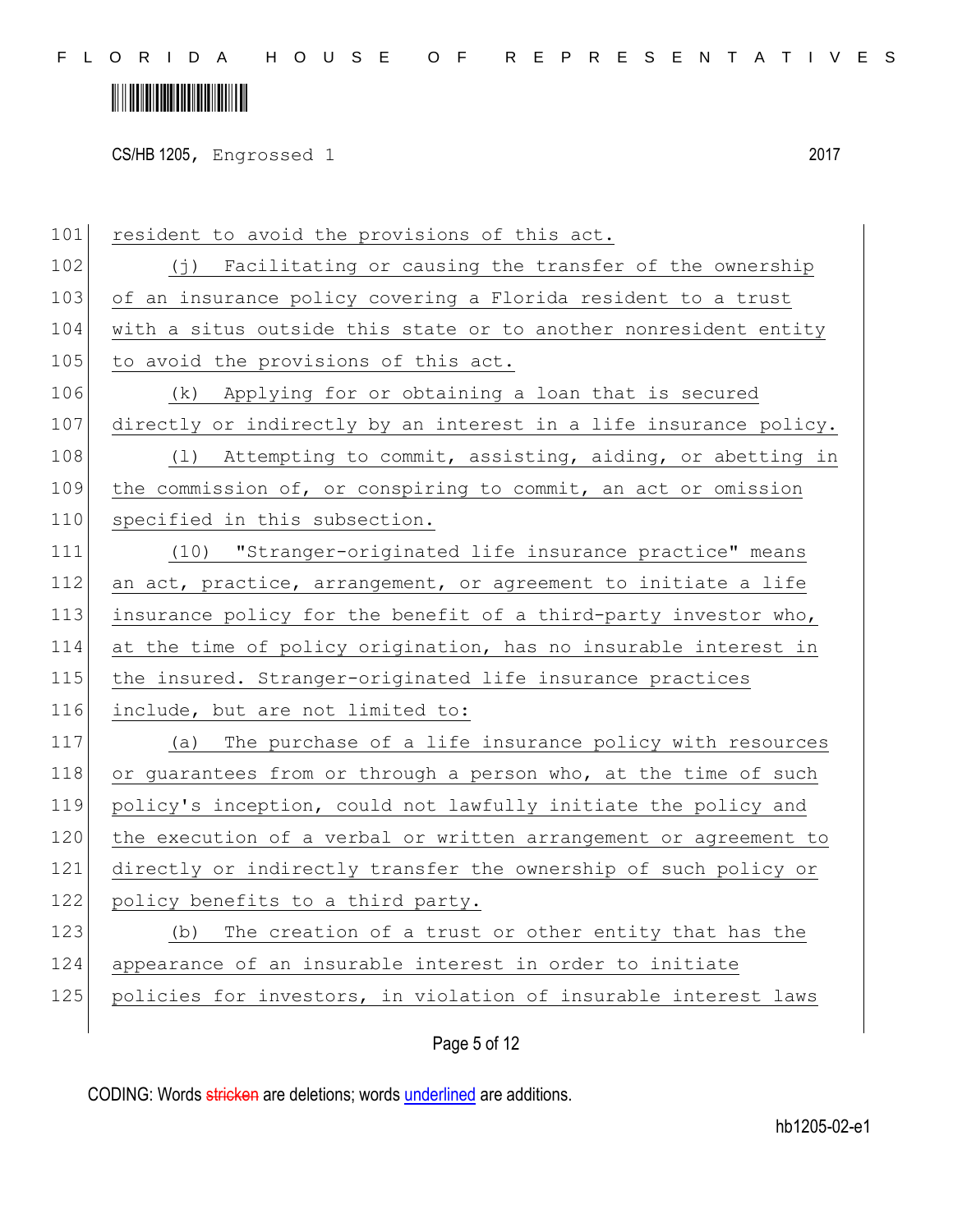CS/HB 1205, Engrossed 1 2017

126 and the prohibition against wagering on life. 127 Section 2. Subsection (7) of section 626.9924, Florida 128 Statutes, is amended to read: 129 626.9924 Viatical settlement contracts; procedures; 130 rescission.-131 (7) At any time during the contestable period, within 20 132 days after a viator executes documents necessary to transfer 133 rights under an insurance policy or within 20 days of any 134 agreement, option, promise, or any other form of understanding, 135 express or implied, to viaticate the policy, the provider must 136 give notice to the insurer of the policy that the policy has or 137 will become a viaticated policy. The notice must be accompanied 138 by the documents required by s.  $626.9928763287(5)(a)$  in 139 their entirety. 140 Section 3. Subsection (2) of section 626.99245, Florida 141 Statutes, is amended to read: 142 626.99245 Conflict of regulation of viaticals.-143 (2) This section does not affect the requirement of ss. 144 626.9911(14) 626.9911(12) and 626.9912(1) that a viatical 145 | settlement provider doing business from this state must obtain a 146 viatical settlement license from the office. As used in this 147 subsection, the term "doing business from this state" includes 148 effectuating viatical settlement contracts from offices in this 149 state, regardless of the state of residence of the viator. 150 Section 4. Subsection (1) of section 626.99275, Florida

Page 6 of 12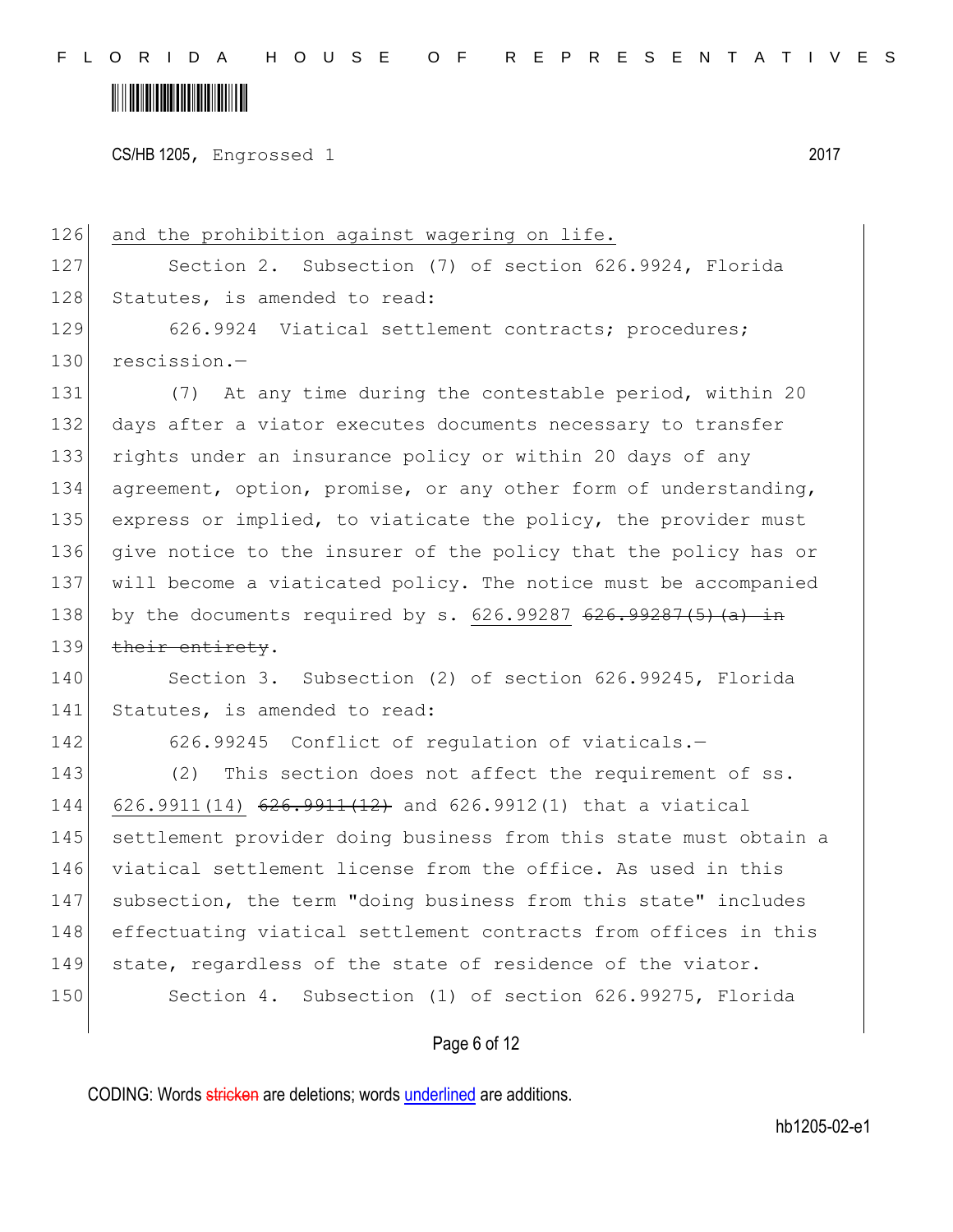CS/HB 1205, Engrossed 1 2017

Page 7 of 12 151 Statutes, is amended to read: 152 626.99275 Prohibited practices; penalties.-153  $(1)$  It is unlawful for a  $\frac{any}{any}$  person to: 154 (a) To Knowingly enter into, broker, or otherwise deal in 155 a viatical settlement contract the subject of which is a life 156 insurance policy, knowing that the policy was obtained by 157 presenting materially false information concerning any fact 158 material to the policy or by concealing, for the purpose of 159 misleading another, information concerning any fact material to 160 the policy, where the viator or the viator's agent intended to 161 defraud the policy's issuer. 162 (b) To Knowingly or with the intent to defraud, for the 163 purpose of depriving another of property or for pecuniary gain, 164 issue or use a pattern of false, misleading, or deceptive life 165 expectancies. 166 (c) To Knowingly engage in any transaction, practice, or 167 course of business intending thereby to avoid the notice 168 requirements of s. 626.9924(7). 169 (d) <del>To</del> Knowingly or intentionally facilitate the change of 170 state of residency of a viator to avoid the provisions of this 171 chapter. 172 (e) Knowingly enter into a viatical settlement contract 173 before the application for or issuance of a life insurance 174 policy that is the subject of a viatical settlement contract or 175 during the applicable period of time stated in s. 626.99287(1)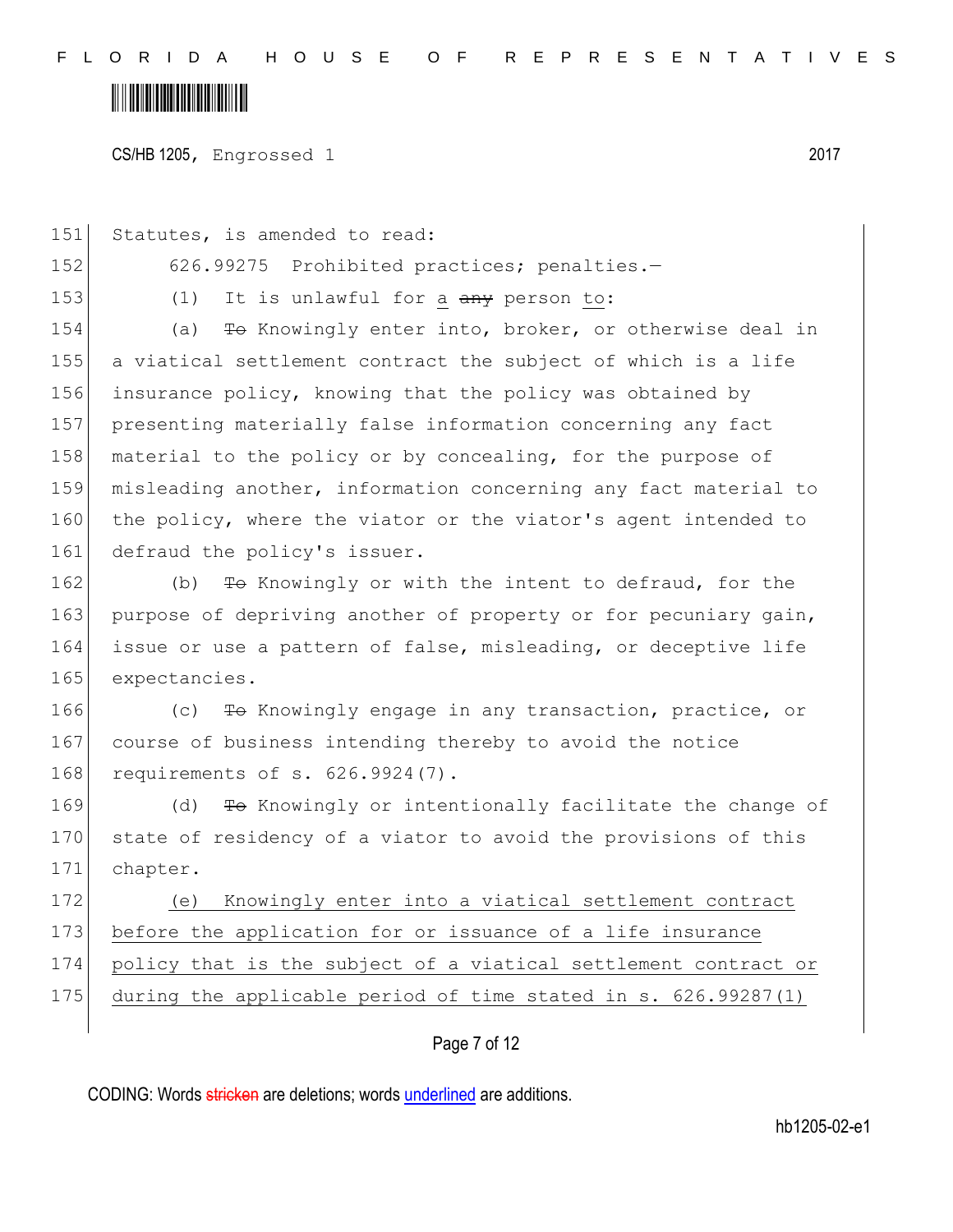### 

CS/HB 1205, Engrossed 1 2017

Page 8 of 12 176 or (2), unless the viator provides a sworn affidavit and 177 accompanying independent evidentiary documentation in accordance 178 with s. 626.99287. 179 (f) Engage in a fraudulent viatical settlement act, as 180 defined in s. 626.9911. 181 (g) Knowingly issue, solicit, market, or otherwise promote 182 the purchase of a life insurance policy for the purpose of or 183 with an emphasis on selling the policy to a third party. 184 (h) Engage in a stranger-originated life insurance 185 practice, as defined in s. 626.9911. 186 Section 5. Section 626.99287, Florida Statutes, is amended 187 to read: 188 626.99287 Contestability of viaticated policies.-189 (1) Except as hereinafter provided, if a viatical 190 settlement contract is entered into within the 2-year period 191 commencing on with the date of issuance of the insurance policy 192 or certificate to be acquired, the viatical settlement contract 193 is void and unenforceable by either party. 194 (2) Except as hereinafter provided, if a viaticated policy 195 is subject to a loan secured directly or indirectly by an 196 interest in the policy within a 5-year period commencing on the 197 date of issuance of the policy or certificate, the viatical 198 settlement contract is void and unenforceable by either party. 199 (3) Notwithstanding the limitations in subsections (1) and  $200$  (2) this limitation, such a viatical settlement contract is not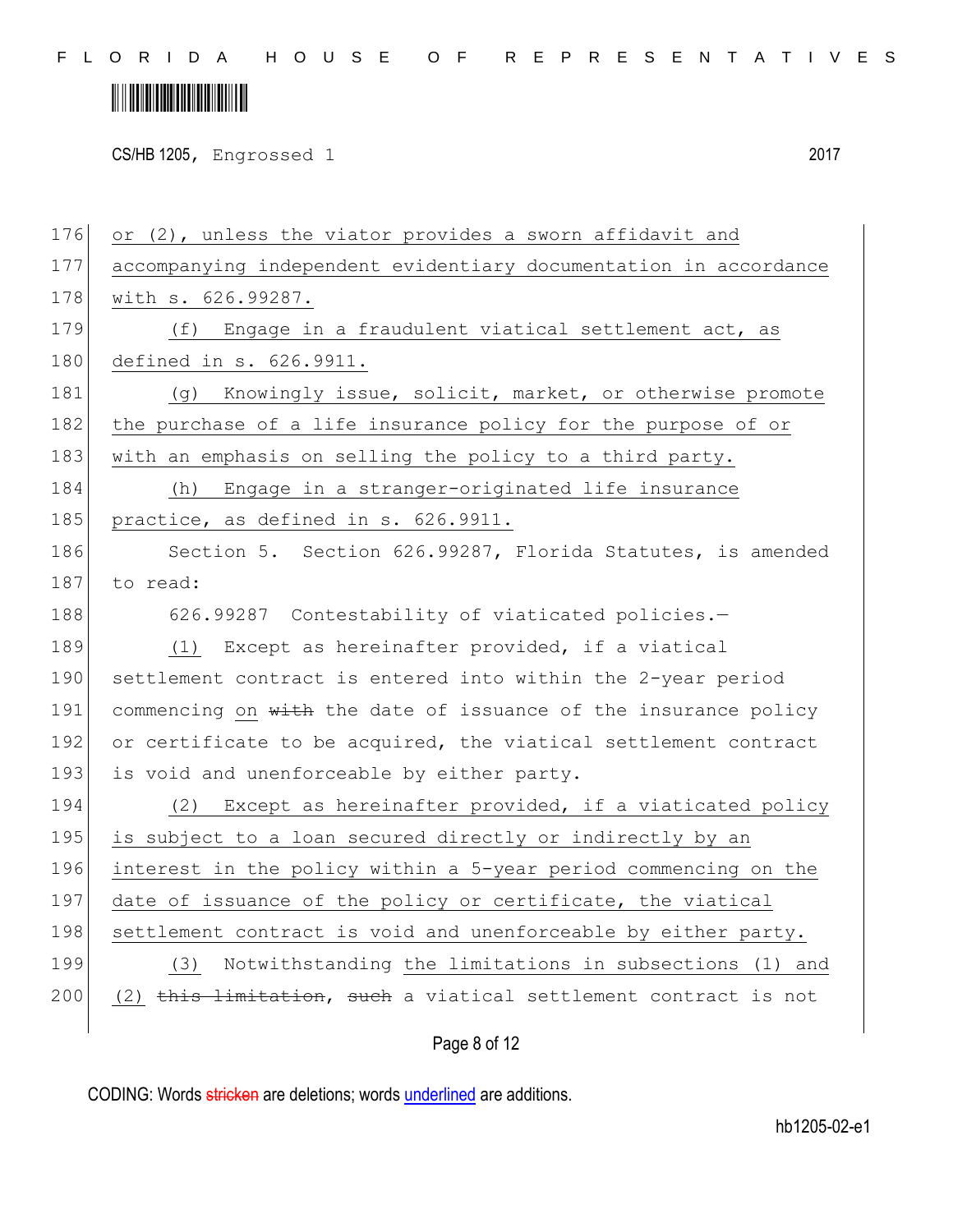CS/HB 1205, Engrossed 1 2017

Page 9 of 12 201 void and unenforceable if the viator provides a sworn affidavit 202 and accompanying independent evidentiary documentation 203 certifying to the viatical settlement provider that one or more 204 of the following conditions were met during the periods 205 applicable to the viaticated policy as stated in subsection (1) 206 or subsection (2): 207 (a) $(1)$  The policy was issued upon the owner's exercise of 208 conversion rights arising out of a group or term policy, if the 209 total time covered under the prior policy is at least 60 months. 210 The time covered under a group policy shall be calculated 211 without regard to any change in insurance carriers, provided the 212 coverage has been continuous and under the same group 213 sponsorship. $\div$ 214 (b) $(2)$  The owner of the policy is a charitable 215 organization exempt from taxation under 26 U.S.C. s. 501(c)(3). $\div$ 216  $(3)$  The owner of the policy is not a natural person;  $217$  (4) The viatical settlement contract was entered into 218 before July 1, 2000; 219  $(c)$   $(5)$  The viator certifies by producing independent 220 evidence to the viatical settlement provider that one or more of 221 the following conditions were have been met within the  $2$ -year  $222$  period: 223  $\left(4\right)$ . The viator or insured is terminally or chronically 224 ill <del>diagnosed with an illness or condition that is either:</del> 225 **a.** Catastrophic or life threatening; or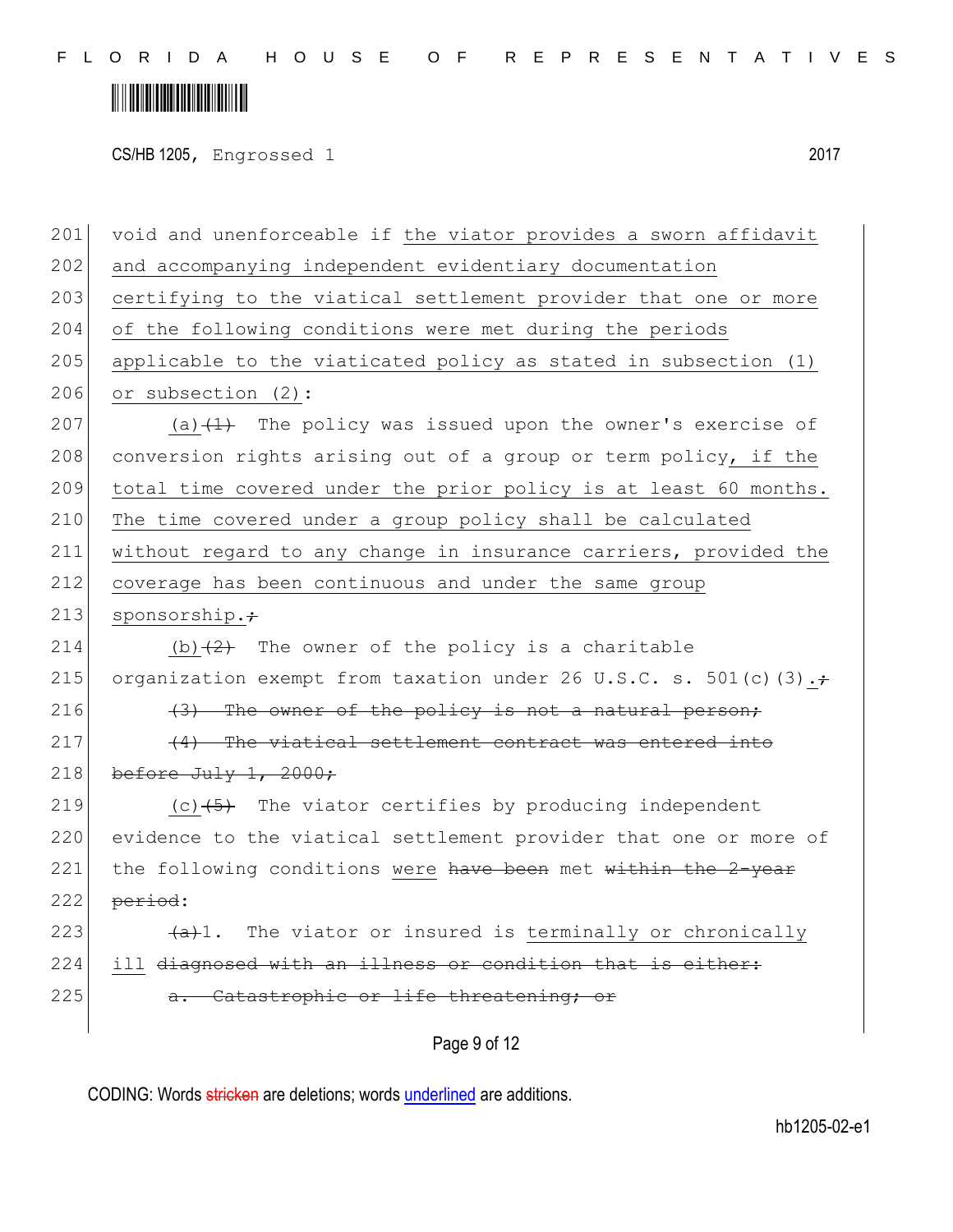CS/HB 1205, Engrossed 1 2017

| 226 | b. Requires a course of treatment for a period of at least       |
|-----|------------------------------------------------------------------|
| 227 | 3 years of long-term care or home health care; and               |
| 228 | 2. the condition was not known to the insured at the time        |
| 229 | the life insurance contract was entered into;-                   |
| 230 | The viator's spouse dies;<br>2. $\leftrightarrow$                |
| 231 | 3. (e) The viator divorces his or her spouse;                    |
| 232 | 4. (d) The viator retires from full-time employment;             |
| 233 | 5. (e) The viator becomes physically or mentally disabled        |
| 234 | and a physician determines that the disability prevents the      |
| 235 | viator from maintaining full-time employment;                    |
| 236 | 6. $(f)$ The owner of the policy was the insured's employer      |
| 237 | at the time the policy or certificate was issued and the         |
| 238 | employment relationship terminated;                              |
| 239 | 7. (g) A final order, judgment, or decree is entered by a        |
| 240 | court of competent jurisdiction, on the application of a         |
| 241 | creditor of the viator, adjudicating the viator bankrupt or      |
| 242 | insolvent, or approving a petition seeking reorganization of the |
| 243 | viator or appointing a receiver, trustee, or liquidator to all   |
| 244 | or a substantial part of the viator's assets; or                 |
| 245 | 8. (h) The viator experiences a significant decrease in          |
| 246 | income which is unexpected by the viator and which impairs his   |
| 247 | or her reasonable ability to pay the policy premium.             |
| 248 | The viator entered into a viatical settlement contract<br>(d)    |
| 249 | more than 2 years after the policy's issuance date and, with     |
| 250 | respect to the policy, at all times before the date that is 2    |
|     |                                                                  |

#### Page 10 of 12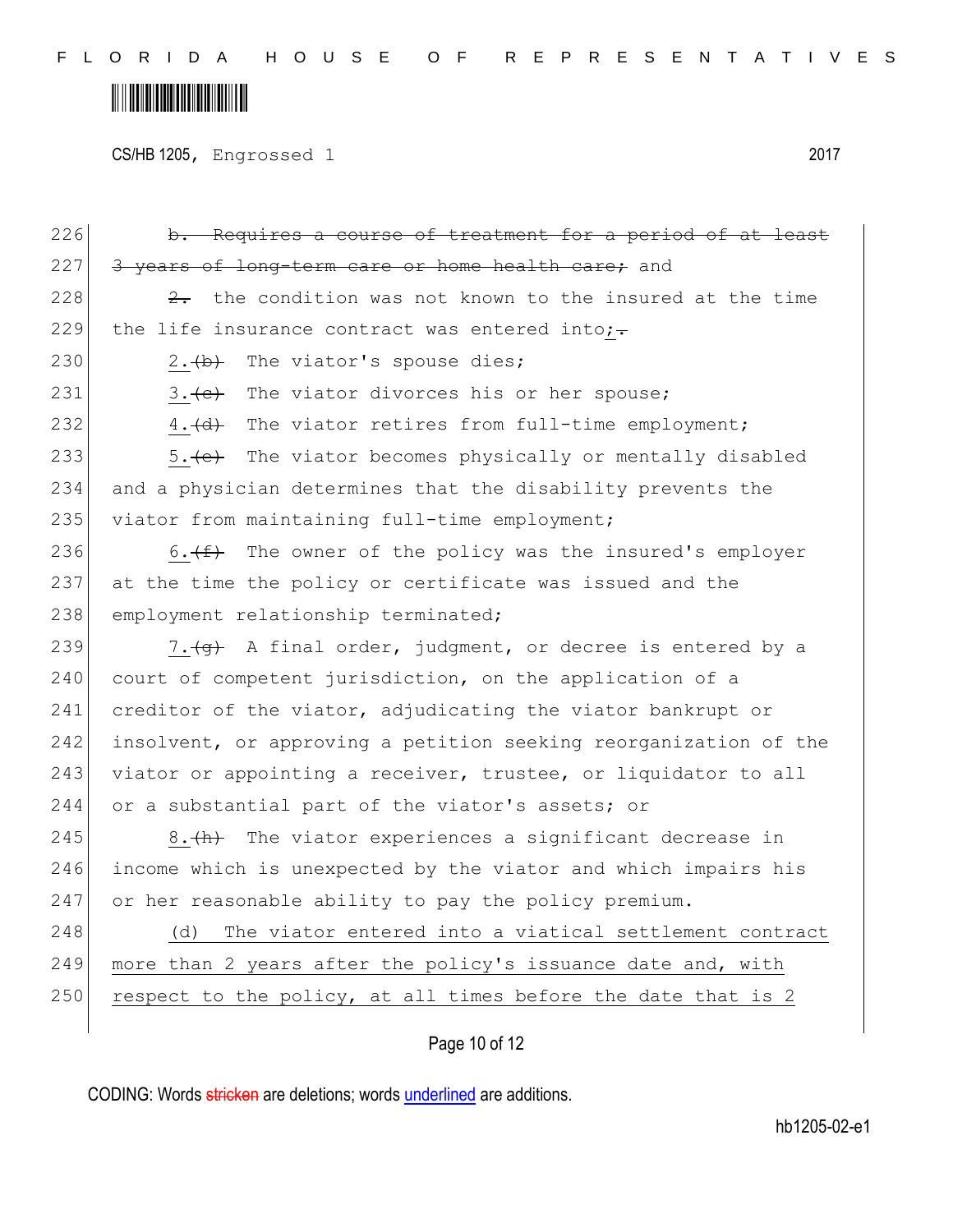# 

CS/HB 1205, Engrossed 1 2017

251 years after policy issuance, each of the following conditions 252 are met: 253 1. Policy premiums have been funded exclusively with 254 unencumbered assets, including an interest in the life insurance 255 policy being financed only to the extent of its net cash 256 surrender value, provided by, or fully recourse liability 257 incurred by, the insured; 258 2. There is no agreement or understanding with any other 259 person to quarantee any such liability or to purchase, or stand 260 ready to purchase, the policy, including through an assumption 261 or forgiveness of the loan; and 262 3. Neither the insured nor the policy has been evaluated 263 for settlement. 264 265 If the viatical settlement provider submits to the insurer a 266 copy of the viator's or owner's certification described above,  $267$  then the provider submits a request to the insurer to effect 268 transfer of the policy or certificate to the viatical settlement 269 provider, the viatical settlement agreement shall not be void or 270 unenforceable by operation of this section. The insurer shall 271 timely respond to such request. Nothing in this section shall 272 prohibit an insurer from exercising its right during the 273 contestability period to contest the validity of any policy on 274 grounds of fraud. 275 Section 6. Section 626.99289, Florida Statutes, is created

Page 11 of 12